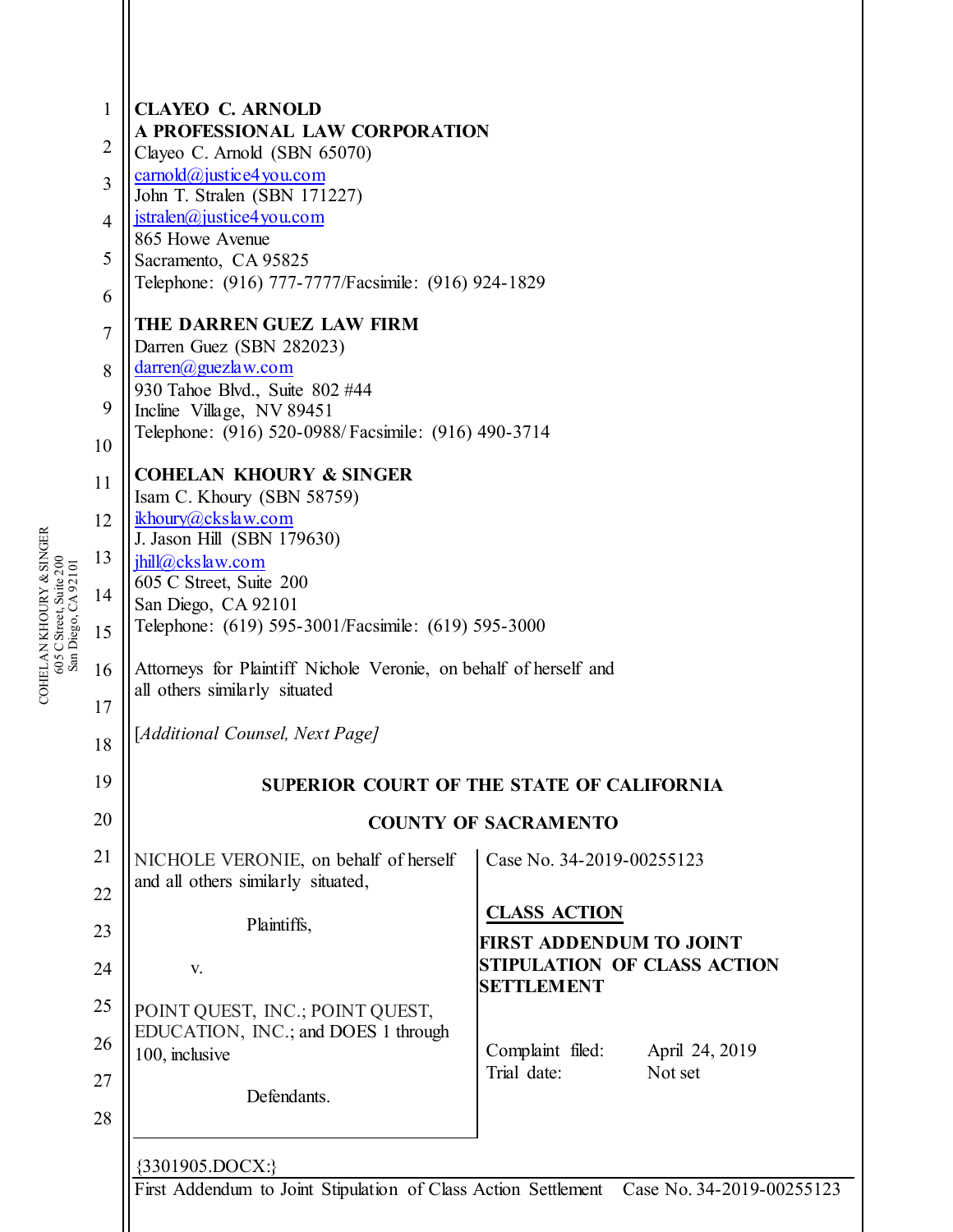| COHELAN KHOURY & SINGER<br>605 C Street, Suite 200<br>San Diego, CA 92101 | $\mathbf{1}$     | <b>WEINTRAUB TOBIN</b><br>Shauna N. Correia, SBN 232410                                  |
|---------------------------------------------------------------------------|------------------|------------------------------------------------------------------------------------------|
|                                                                           | $\overline{2}$   | Scorreia@weintraub.com                                                                   |
|                                                                           | $\overline{3}$   | 475 Sansome Street, Suite 510<br>San Francisco, CA 94111                                 |
|                                                                           | $\overline{4}$   | Telephone: (415) 433-1400 / Facsimile: (415) 433-3883                                    |
|                                                                           | 5                | Attorneys for Defendants Point Quest, Inc. and Point Quest Education, Inc                |
|                                                                           | 6                |                                                                                          |
|                                                                           | $\boldsymbol{7}$ |                                                                                          |
|                                                                           | 8                |                                                                                          |
|                                                                           | 9                |                                                                                          |
|                                                                           | 10               |                                                                                          |
|                                                                           | 11               |                                                                                          |
|                                                                           | 12               |                                                                                          |
|                                                                           | 13               |                                                                                          |
|                                                                           | 14               |                                                                                          |
|                                                                           | 15               |                                                                                          |
|                                                                           | 16               |                                                                                          |
|                                                                           | 17               |                                                                                          |
|                                                                           | 18               |                                                                                          |
|                                                                           | 19               |                                                                                          |
|                                                                           | $20\,$           |                                                                                          |
|                                                                           | 21               |                                                                                          |
|                                                                           | $22\,$           |                                                                                          |
|                                                                           | 23               |                                                                                          |
|                                                                           | 24               |                                                                                          |
|                                                                           | $25\,$           |                                                                                          |
|                                                                           | $26\,$           |                                                                                          |
|                                                                           | $27\,$           |                                                                                          |
|                                                                           | $28\,$           |                                                                                          |
|                                                                           |                  | {3301905.DOCX:}<br>$-1-$                                                                 |
|                                                                           |                  | First Addendum to Joint Stipulation of Class Action Settlement Case No. 34-2019-00255123 |

 $\operatorname{COHELAN}$ KHOURY & SINGER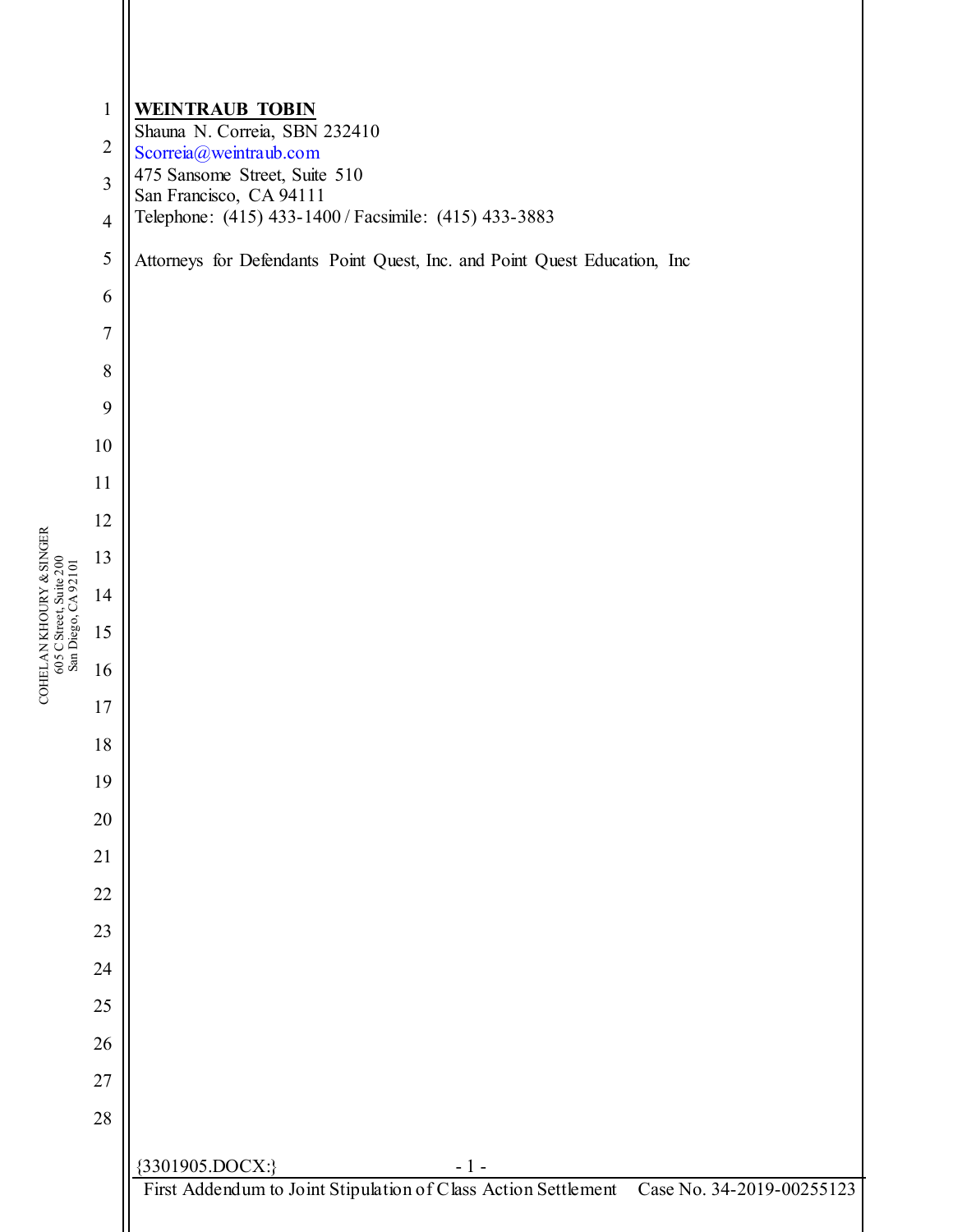1

2

## **FIRST ADDENDUM TO JOINT STIPULATION OF CLASS ACTION SETTLEMENT**

This First Addendum to Joint Stipulation of Class Action Settlement ("Addendum") is made and entered into by and between NICHOLE VERONIE ("Veronie" or "Plaintiff") on the one hand, individually and on behalf of all others similarly situated, and POINT QUEST, INC.; POINT QUEST, EDUCATION, INC ("Defendants"), on the other hand, (collectively, the "Parties"). The Addendum is made part of the Joint Stipulation of Class Action Settlement ("the Agreement") previously entered into by the Parties settling and releasing claims made by Plaintiff against Defendants.

The purpose of this Addendum is to revise those sections of the Agreement that refer to the Class Period ending on July 4, 2021. Since entering into the Agreement, Defendants have been continuously impacted by the pandemic through increased overhead, costs, school closures, a drop in attendance, and a drop in revenue. In light of this, the Parties have agreed to extend the Class Period to November 12, 2021. To that end, this Addendum revises the Agreement to effectuate the Parties' agreement to extend the Class Period, as well as to clarify certain other terms set forth below, and to revise the exhibits to conform with those changes.

18 Excepting only the provisions of the Agreement that are expressly modified by this Addendum, the Agreement remains in full force and effect. By executing this Addendum, the Parties agree to be bound by its terms, as follows:

## **DEFINITIONS**

The following definitions are applicable to this Addendum and replace the definitions of the same terms in the Agreement.

5. "Class Member(s)" or "Settlement Class" means all current and former hourly non-exempt behavioral aides, however titled, employed by Defendants in the State of California at any time during the period from April 24, 2015 through November 12, 2021, but excluding those former employees who have previously reached an individual settlement with Defendants that is a full general release of all claims. There are an estimated 1,463 Class Members who worked approximately 64,096 Work Weeks during the Class Period.

27 28

19

20

21

22

23

24

25

26

6. "Class Period" means the period from April 24, 2015 through November 12, 2021.

 $\{3301905, DOCX:\}$  - 2 -18. "PAGA Period" means the period from April 24, 2018 to December 9, 2018, and

First Addendum to Joint Stipulation of Class Action Settlement Case No. 34-2019-00255123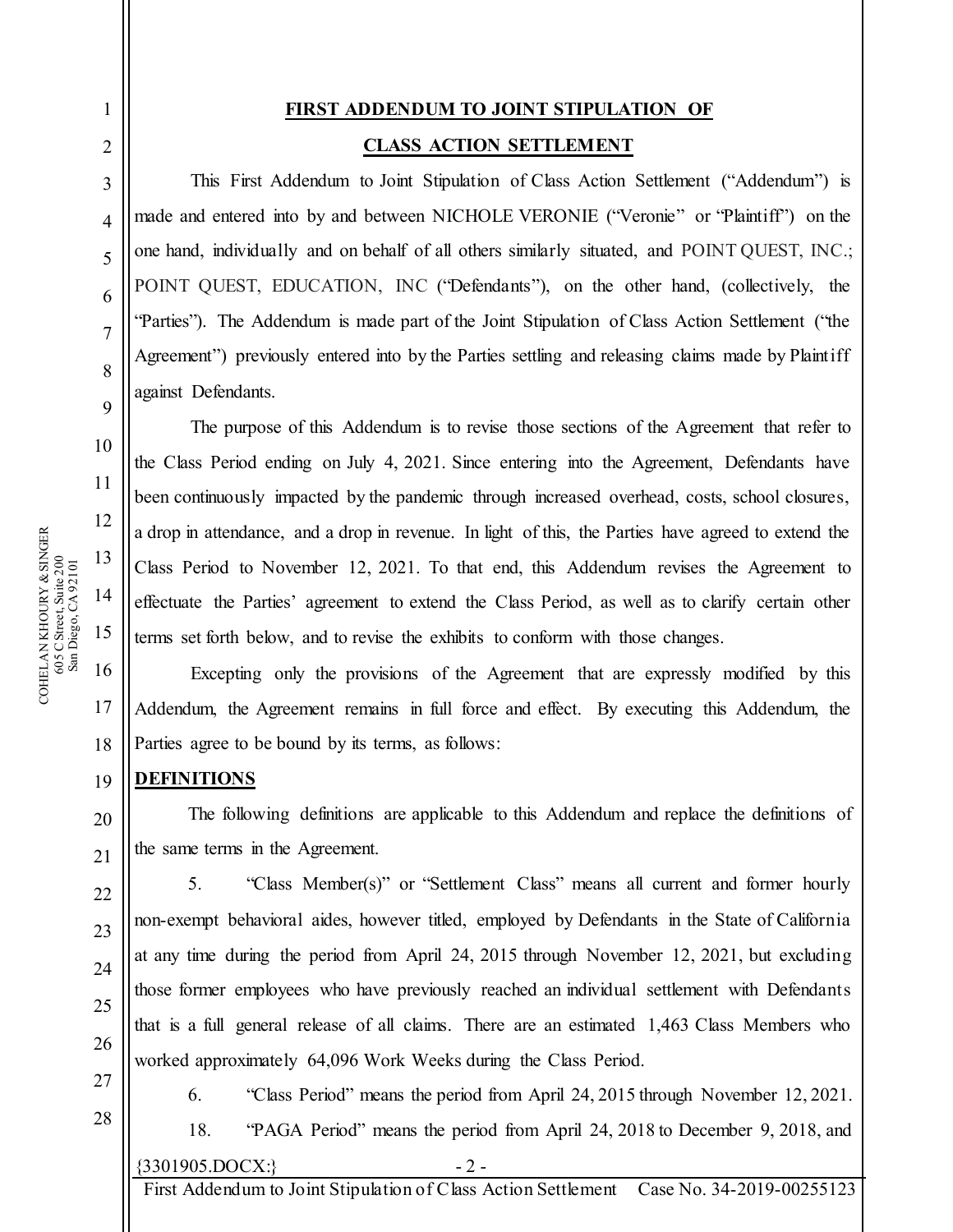1 2 3 4 5 from January 2, 2021, to November 12, 2021. The gap in the PAGA Period reflects the fact that on March 10, 2021, Judge Stephen Kaus of the Superior Court of California, County of Alameda, entered an Order approving settlement in another PAGA action, *Villanueva v. Point Quest*, Case No. RG20062255, which covered PAGA claims on behalf of the PAGA Members against Defendants for the period from December 10, 2018 through December 31, 2020.

21. "Released Claims" means all claims, rights, demands, liabilities, penalties, fines, debts and causes of action of every nature and description, under state, federal, and local law, whether known or unknown, arising from the claims and factual predicates pled in the Plaintiffs' complaints filed in the Action or that could have been pled based on the factual allegations in the Plaintiffs' original Complaint or in the Operative First Amended Class Action Complaint, including but not limited to claims for unpaid wages, including any theory of unpaid minimum wages, meal and rest period premiums, unpaid expense reimbursements, waiting time penalties, itemized wage statements, wages for unpaid time, other civil or statutory penalties and any claim based on California Labor Code sections 201, 202, 203, 204, 226, 226.2, 226.3, 226.7, 510, 512, 1174(d) 1194, 1194.2, 1197, 2699 et seq., the Private Attorneys General Act of 2004, California Code of Regulations, Title 8 Section 11000 et seq., the applicable Industrial Welfare Commission (IWC) Wage Orders, including 4-2001, Business & Professions Code section 17200-17208 or any related damages, penalties, restitution, equitable or injunctive relief, disgorgement, interest or attorneys' fees for the period from April 24, 2015 through October 1, 2021.

## **TERMS OF AGREEMENT**

Plaintiff, on behalf of herself and the Settlement Class, and Defendants, revise the following terms of the Agreement as follows:

29. Gross Settlement Amount. For purposes of this Agreement, Defendants have agreed to pay a Gross Settlement Amount of \$325,000.00 to resolve claims of approximate ly 1,463 Class Members and their estimated 64,096 Work Weeks for the Class Period (April 24, 2015 through November 12, 2021). Of these Class Members, there are approximately 947 PAGA Members who worked an aggregate estimated 10,378 Pay Periods during the during the PAGA Period, from April 24, 2018 to December 9, 2018, and from January 2, 2021 to November 12, 2021.

28

 $\{3301905, DOCX:\}$  - 3 -34. Individual Settlement Payment Calculations. Each Participating Class Member

First Addendum to Joint Stipulation of Class Action Settlement Case No. 34-2019-00255123

6

7

8

9

10

11

12

13

14

15

16

17

18

19

20

21

22

23

24

25

26

27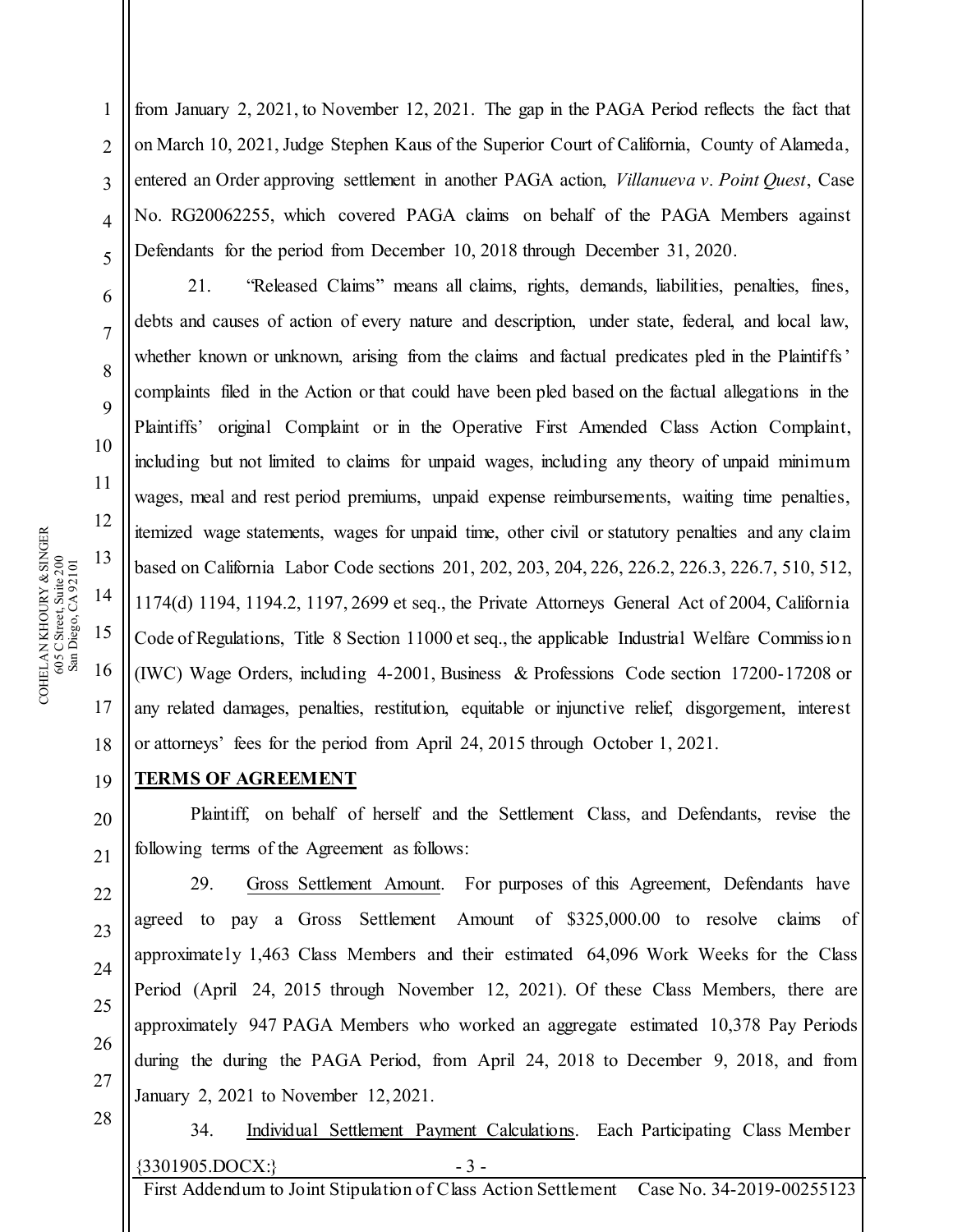will receive an Individual Settlement Payment, which is a pro-rata share of the Net Settlement Amount based on the Participating Class Member's aggregate number of Work Weeks worked during the Class Period, and the number of Pay Periods worked during the PAGA Period. The Individual Settlement Payment will be calculated by setting the Participating Class Member's Individual Workweeks as a ratio of the aggregate number of Work Weeks worked by all Class Members during the Class Period ("Class Workweeks") and then multiplying that ratio by the Net Settlement Amount. The formula is as follows: Jane Doe Settlement Payment = ((Jane Doe Individual Workweeks / Class Workweeks) x Net Settlement Amount) + (Jane Doe Pay Periods / PAGA Pay Periods) x \$2,500)). The Parties agree that the formula for allocating the Individual Settlement Payments to Participating Class Members and PAGA Members is reasonable and designed to provide a fair distribution based on tenure of employment with Defendants. The Individual Settlement Payments allocated to wages will be reduced by withholding and taxes as set forth in this Settlement Agreement.

37. Released Claims. Upon the Effective Date, and except as to such rights of claims as may be created by this Settlement, Plaintiff and each Participating Class Member who has not returned to the Administrator a valid and timely Request for Exclusion, shall fully release and discharge Defendant and Released Parties from the Released Claims. However, to the extent a Class Member who has returned a valid and timely Request for Exclusion is also a PAGA Member, that individual will still release all PAGA claims alleged in the Action because no right exists to opt out of a PAGA Settlement, and will receive a share of the 25% of the PAGA Payment allocated to PAGA Members.

47. Timing of Distribution of Individual Settlement Payments. Within fifteen (15) days of receipt of the total Gross Settlement Amount and the employer-sided taxes, the Settlement Administrator will issue payments as approved by the Court, i.e., (1) Individual Settlement Payments to Participating Class Members, and to PAGA Members; (2) the Class Representative Service Payment to Plaintiff; (3) the PAGA Payment to the LWDA; (4) Attorneys' Fees and Litigation Costs to Class Counsel; and (5) the Settlement Administration Expenses the Settlement Administrator.

 $\{3301905, DOCX:\}$  - 4 -54. Release of Claims by Participating Class Members and PAGA Members. Upon the Effective Date, all Participating Class Members who do not timely submit a valid and timely

First Addendum to Joint Stipulation of Class Action Settlement Case No. 34-2019-00255123

1

2

3

4

5

6

7

8

9

10

11

12

13

14

15

16

17

18

19

20

21

22

23

24

25

26

27

28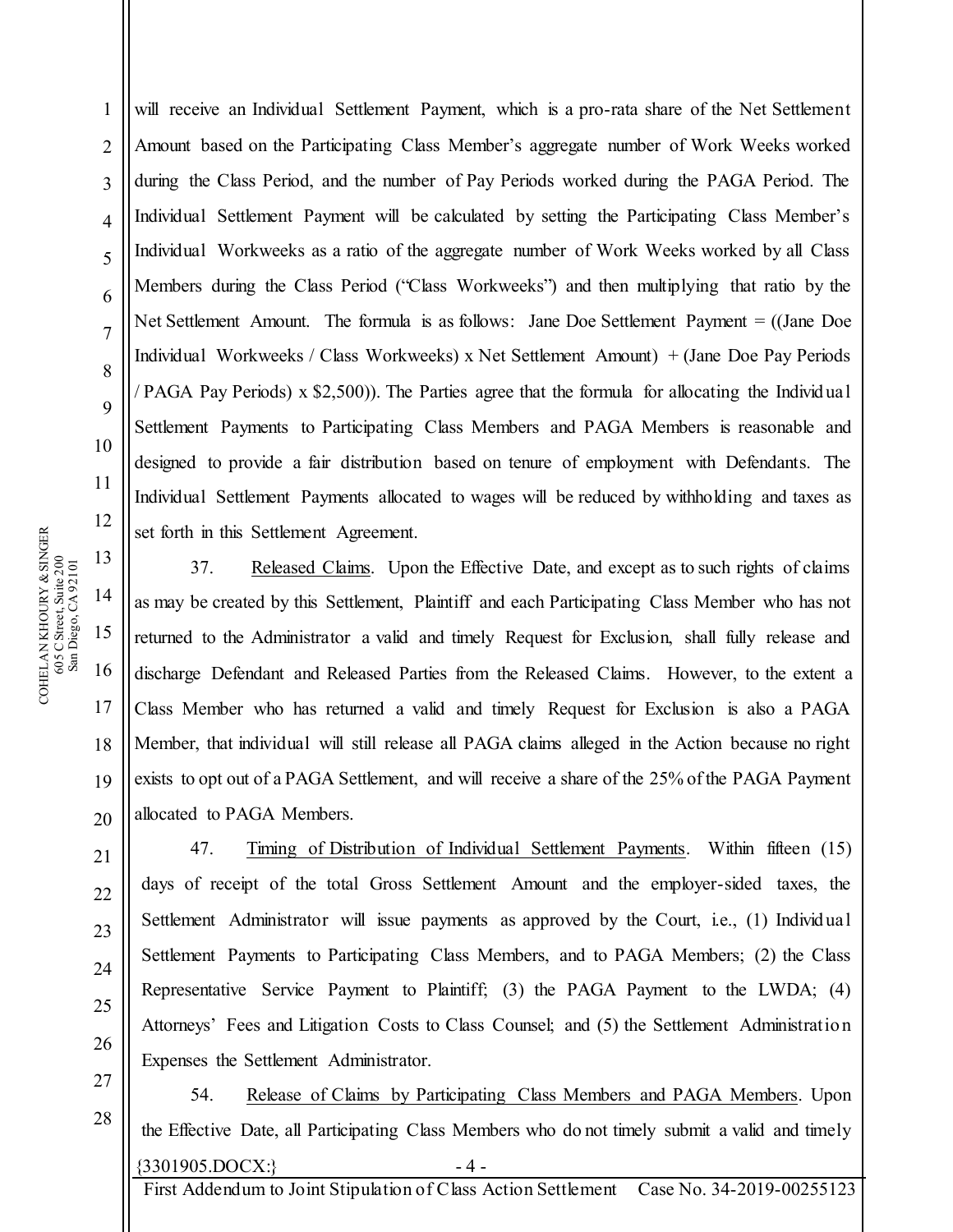Request for Exclusion, do and will be deemed to have fully, finally and forever released, settled, compromised, relinquished and discharged any and all of the Released Parties of and from any and all Released Claims accruing during the Class Period. With respect to the Released Claims, Participating Class Members and PAGA Members expressly waive any and all rights and benefits conferred upon them by the provisions of Section 1542 of the California Civil Code or similar provisions of applicable law which are as follows::

A GENERAL RELEASE DOES NOT EXTEND TO CLAIMS THAT THE CREDITOR OR RELEASING PARTY DOES NOT KNOW OR SUSPECT TO EXIST IN HIS OR HER FAVOR AT THE TIME OF EXECUTING THE RELEASE AND THAT, IF KNOWN BY HIM OR HER, WOULD HAVE MATERIALLY AFFECTED HIS OR HER SETTLEMENT WITH THE DEBTOR OR RELEASED PARTY.

The significance of this release and waiver of Civil Code section 1542 has been identified in the Class Notice, attached as Exhibit A.

59. Judgment and Continued Jurisdiction. Upon the grant of Final Approval of the Settlement by the Court, the Parties will present a Proposed Order Granting Final Approval of Class and Representative Action and Entering Judgment thereon in a form substantially similar to Exhibit "D". Once entered, the Order Granting Final Approval of Class and Representative Action and Entering Judgment shall be posted to the static website created and maintained by the Administrator. After entry of the Judgment, the Court will have continuing jurisdiction solely for purposes of addressing: (i) the interpretation and enforcement of the terms of the Settlement, (ii) Settlement administration matters, and (iii) such post-Judgment matters as may be appropriate under court rules or as set forth in this Agreement.

60. Exhibits Incorporated by Reference. The terms of this Agreement include the terms set forth in Exhibit A - Notice of Class Action Settlement; Exhibit B - Change of Address Form; Exhibit C – Proposed Order Granting Preliminary Approval, and Exhibit D – Proposed Order Granting Final Approval of Class and Representative Action and Entering Judgment, which are attached to this Addendum and incorporated by this reference as though fully set forth in this Settlement Agreement. Any Exhibits to this Agreement are an integral part of the Settlement.

28

13 14 15 16 17 COHELAN KHOURY COHELAN KHOURY & SINGER<br>605 C Street, Suite 200<br>San Diego, CA 92101 605 C Street, Suite 200 San Diego, CA 92101

1

2

3

4

5

6

7

8

9

10

11

12

18

19

20

21

22

23

24

25

26

27

## $\{3301905, DOCX:\}$  - 5 -

First Addendum to Joint Stipulation of Class Action Settlement Case No. 34-2019-00255123